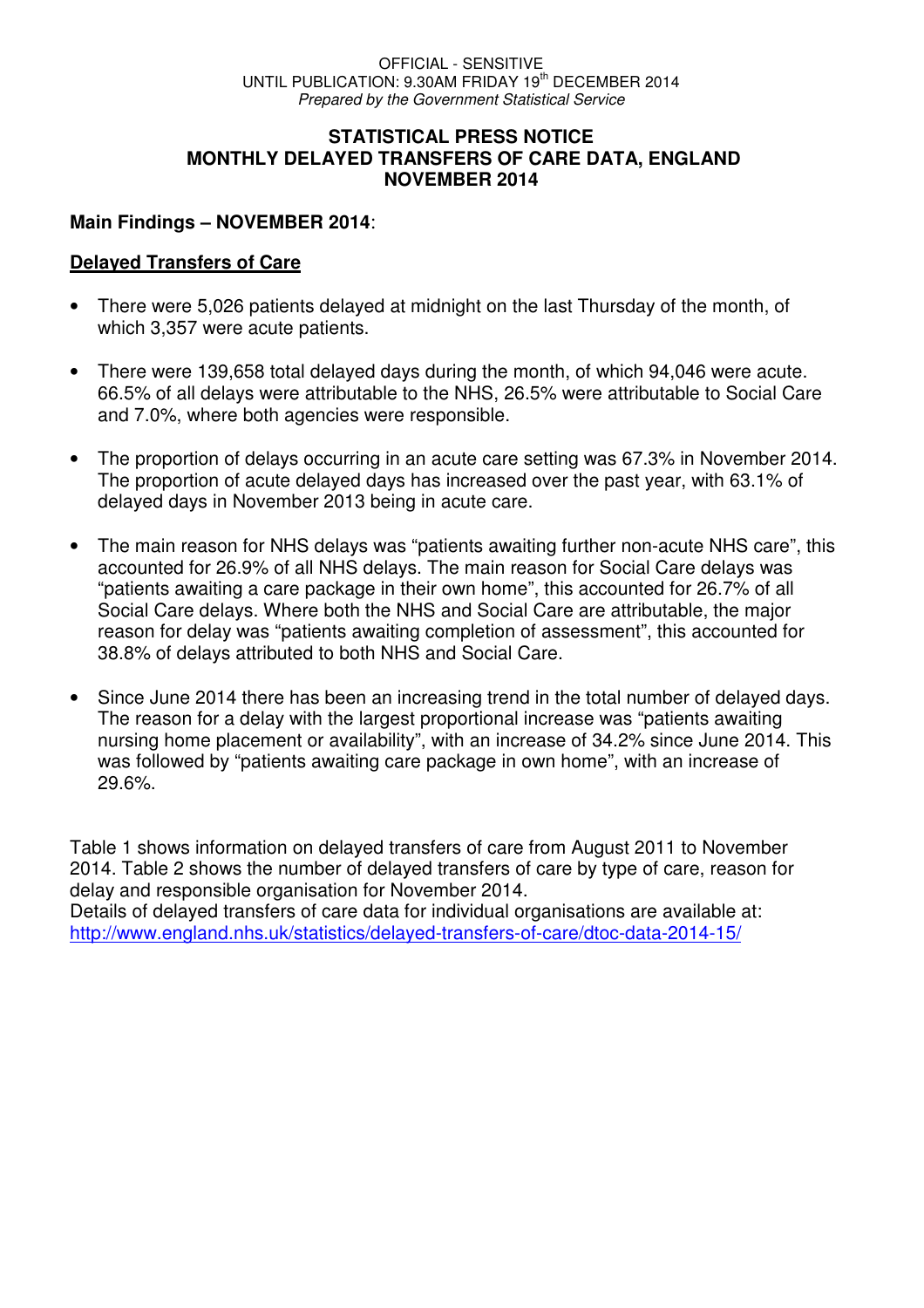#### OFFICIAL - SENSITIVE UNTIL PUBLICATION: 9.30AM FRIDAY 19<sup>th</sup> DECEMBER 2014 Prepared by the Government Statistical Service

#### **Table 1 –Delayed Transfers of Care – August 2011 to November 2014**

| <b>Month</b>      | <b>Delayed Transfers of Care</b> |                   |  |  |  |  |  |
|-------------------|----------------------------------|-------------------|--|--|--|--|--|
|                   | <b>Patients</b>                  | <b>Total Days</b> |  |  |  |  |  |
|                   | <b>Delayed</b>                   | <b>Delayed</b>    |  |  |  |  |  |
| August 2011       | 4,144                            | 117,297           |  |  |  |  |  |
| September 2011    | 4,165                            | 117,194           |  |  |  |  |  |
| October 2011      | 4,150                            | 116,878           |  |  |  |  |  |
| November 2011     | 4,165                            | 114,705           |  |  |  |  |  |
| December 2011     | 3,617                            | 112,096           |  |  |  |  |  |
| January 2012      | 4,094                            | 111,934           |  |  |  |  |  |
| February 2012     | 4,007                            | 109,532           |  |  |  |  |  |
| March 2012        | 4,028                            | 119,736           |  |  |  |  |  |
| April 2012        | 3,954                            | 108,482           |  |  |  |  |  |
| May 2012          | 3,857                            | 119,331           |  |  |  |  |  |
| June 2012         | 4,086                            | 110,348           |  |  |  |  |  |
| <b>July 2012</b>  | 4,031                            | 117,200           |  |  |  |  |  |
| August 2012       | 3,961                            | 120,094           |  |  |  |  |  |
| September 2012    | 4,102                            | 114,264           |  |  |  |  |  |
| October 2012      | 4,115                            | 116,881           |  |  |  |  |  |
| November 2012     | 3,894                            | 116,169           |  |  |  |  |  |
| December 2012     | 3,448                            | 107,652           |  |  |  |  |  |
| January 2013      | 4,188                            | 125,716           |  |  |  |  |  |
| February 2013     | 4,007                            | 109,180           |  |  |  |  |  |
| <b>March 2013</b> | 4,053                            | 115,158           |  |  |  |  |  |
| April 2013        | 4,046                            | 113,297           |  |  |  |  |  |
| May 2013          | 4,184                            | 120,550           |  |  |  |  |  |
| June 2013         | 3,888                            | 112,984           |  |  |  |  |  |
| <b>July 2013</b>  | 3,961                            | 111,951           |  |  |  |  |  |
| August 2013       | 4,084                            | 122,337           |  |  |  |  |  |
| September 2013    | 4,231                            | 118,864           |  |  |  |  |  |
| October 2013      | 4,147                            | 123,852           |  |  |  |  |  |
| November 2013     | 4,200                            | 116,932           |  |  |  |  |  |
| December 2013     | 3,649                            | 112,629           |  |  |  |  |  |
| January 2014      | 4,221                            | 124,289           |  |  |  |  |  |
| February 2014     | 4,276                            | 112,845           |  |  |  |  |  |
| March 2014        | 4,327                            | 123,061           |  |  |  |  |  |
| April 2014        | 4,212                            | 116,278           |  |  |  |  |  |
| May 2014          | 4,520                            | 126,854           |  |  |  |  |  |
| June 2014         | 4,378                            | 124,124           |  |  |  |  |  |
| <b>July 2014</b>  | 4,618                            | 133,724           |  |  |  |  |  |
| August 2014       | 4,709                            | 137,954           |  |  |  |  |  |
| September 2014    | 4,966                            | 138,068           |  |  |  |  |  |
| October 2014      | 4,936                            | 143,118           |  |  |  |  |  |
| November 2014     | 5,026                            | 139,658           |  |  |  |  |  |

Notes:

1. A change from weekly to monthly data in Aug-10 led to data quality issues with the first few months of delayed transfers of care data in the monthly collection.

2. Information on the numbers of people delayed on the last Thursday of the reporting period and the total number of Delayed Days are not directly comparable because the first is a 'snapshot' and the second a cumulative total.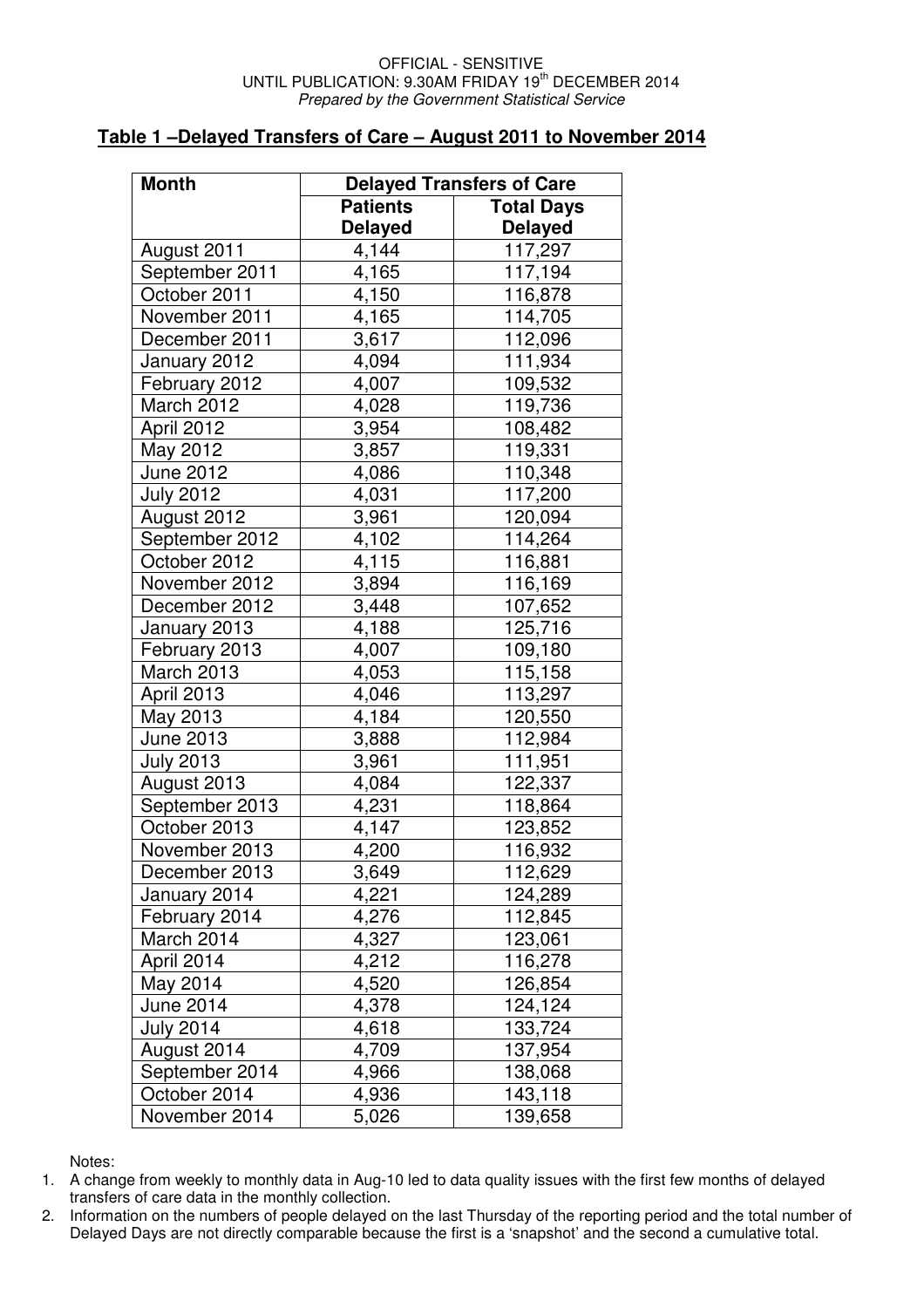## **Table 2 – Delayed Transfers of Care by Type of Care, Reason for Delay and Responsible Organisation – November 2014**

| <b>Type</b> | Reason For Delay                     | <b>Patients Delayed</b> |                |             | <b>Total Days Delayed</b> |        |             |
|-------------|--------------------------------------|-------------------------|----------------|-------------|---------------------------|--------|-------------|
| of          |                                      | <b>NHS</b>              | Social         | <b>Both</b> | <b>NHS</b>                | Social | <b>Both</b> |
| Care        |                                      |                         | Care           |             |                           | Care   |             |
| Acute       | A) Awaiting completion of assessment | 504                     | 167            | 112         | 14,499                    | 4,126  | 2,527       |
|             | B) Awaiting public funding           | 60                      | 24             | 2           | 1,919                     | 539    | 57          |
|             | C) Awaiting further non-acute NHS    |                         |                |             |                           |        |             |
|             | care (including intermediate care,   |                         |                |             |                           |        |             |
|             | rehabilitation services etc)         | 757                     | NA             | <b>NA</b>   | 21,256                    | NA     | NA          |
|             | Dii) Awaiting nursing home placement |                         |                |             |                           |        |             |
|             | or availability                      | 261                     | 104            | 37          | 7,377                     | 3,431  | 1,126       |
|             | Di) Awaiting residential home        |                         |                |             |                           |        |             |
|             | placement or availability            | 122                     | 137            | <b>NA</b>   | 3,308                     | 3,712  | NA          |
|             | E) Awaiting care package in own      |                         |                |             |                           |        |             |
|             | home                                 | 172                     | 206            | 55          | 4,692                     | 5,979  | 1,344       |
|             | F) Awaiting community equipment and  |                         |                |             |                           |        |             |
|             | adaptations                          | 63                      | 5              | 5           | 1,766                     | 123    | 209         |
|             | G) Patient or family choice          | 467                     | 25             | <b>NA</b>   | 13,551                    | 557    | NA          |
|             | H) Disputes                          | 31                      | $\overline{2}$ | <b>NA</b>   | 696                       | 103    | <b>NA</b>   |
|             | I) Housing - patients not covered by |                         |                |             |                           |        |             |
|             | NHS and Community Care Act           | 39                      | NA             | NA          | 1,149                     | NA     | NA          |
| Non-        | A) Awaiting completion of assessment | 92                      | 76             | 46          | 2,600                     | 2,029  | 1,253       |
| Acute       | B) Awaiting public funding           | 54                      | 50             | 25          | 1,308                     | 1,584  | 642         |
|             | C) Awaiting further non-acute NHS    |                         |                |             |                           |        |             |
|             | care (including intermediate care,   |                         |                |             |                           |        |             |
|             | rehabilitation services etc)         | 145                     | <b>NA</b>      | <b>NA</b>   | 3,703                     | NA     | NA          |
|             | Dii) Awaiting nursing home placement |                         |                |             |                           |        |             |
|             | or availability                      | 75                      | 158            | 71          | 2,217                     | 4,296  | 1,935       |
|             | Di) Awaiting residential home        |                         |                |             |                           |        |             |
|             | placement or availability            | 112                     | 196            | <b>NA</b>   | 3,069                     | 5,311  | NA          |
|             | E) Awaiting care package in own      |                         |                |             |                           |        |             |
|             | home                                 | 61                      | 141            | 21          | 1,574                     | 3,885  | 478         |
|             | F) Awaiting community equipment and  |                         |                |             |                           |        |             |
|             | adaptations                          | 33                      | 13             | 5           | 986                       | 302    | 159         |
|             | G) Patient or family choice          | 154                     | 33             | $\sf NA$    | 4,502                     | 845    | ΝA          |
|             | H) Disputes                          | 9                       | $\overline{7}$ | <b>NA</b>   | 259                       | 182    | <b>NA</b>   |
|             | I) Housing – patients not covered by |                         |                |             |                           |        |             |
|             | <b>NHS and Community Care Act</b>    | 92                      | NA             | NA          | 2,493                     | NA     | NA          |

Notes:

1. NA means the combination of reason and responsible organisation is not permitted.

2. Information on the numbers of people delayed on the last Thursday of the reporting period and the total number of Delayed Days are not directly comparable because the first is a 'snapshot' and the second a cumulative total.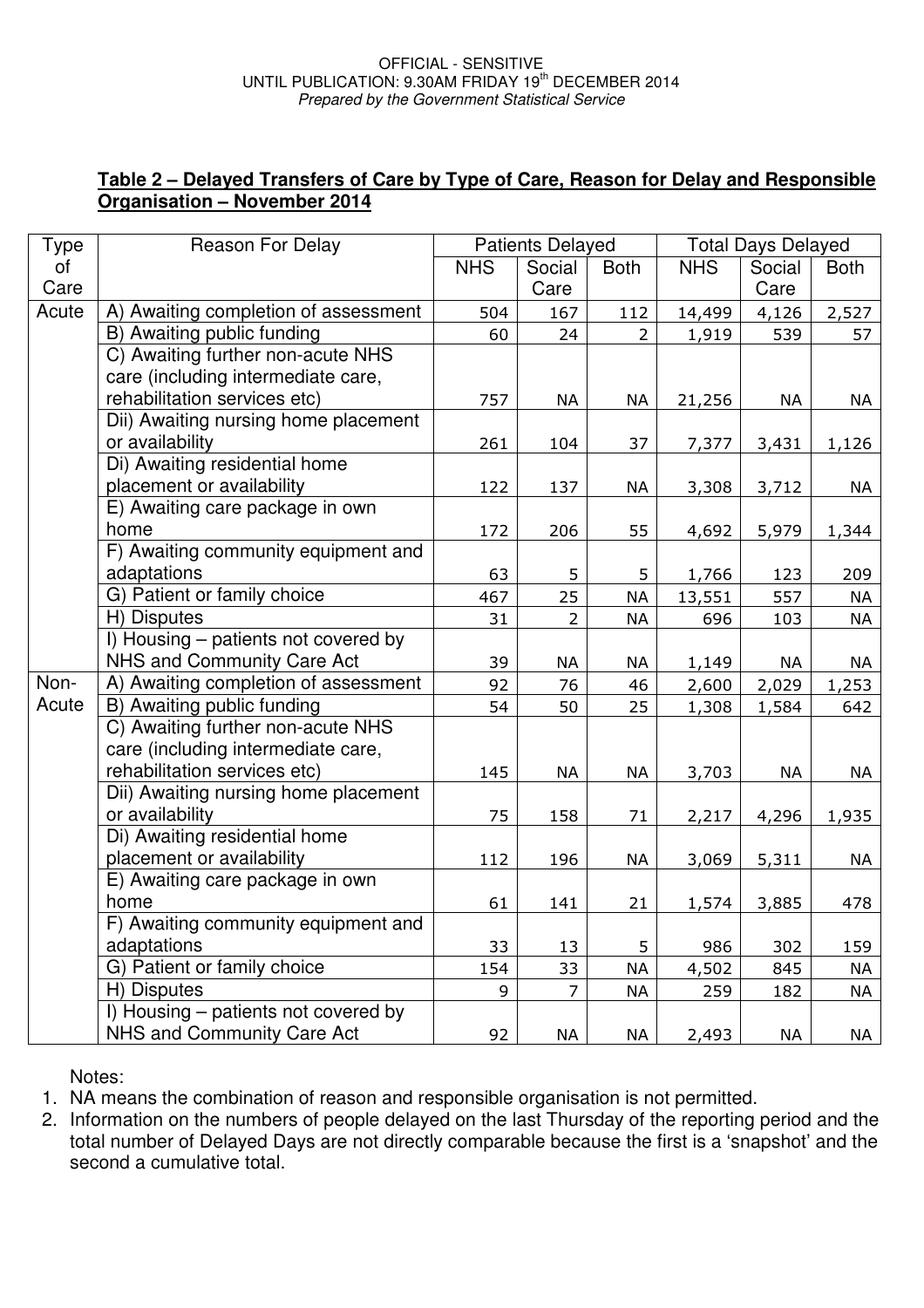# **Statistical Notes to Editors**

## **1. Delayed Transfers of Care data**

A delayed transfer of care occurs when a patient is medically fit for discharge from acute or non-acute care and is still occupying a bed. For a more detailed definition please read the guidance on NHS England's website at: http://www.england.nhs.uk/statistics/delayed-transfers-of-care/

Data on the number of patients with a delayed transfers of care is a monthly snapshot taken at midnight on the last Thursday of each month and can fluctuate from month to month. Data on the number of delayed days is a cumulative figure for the month and therefore, the two are not comparable.

Data on delayed transfers of care is collected from providers of NHS funded care and is split by:

- Local Authority that is responsible for each patient delayed
- Agency responsible for delay (NHS, Social Services or both)
- Type of care that the patient receives (acute or non-acute)
- Reason for delay

A detailed breakdown of the data can be found on NHS England's website in CSV format at:

http://www.england.nhs.uk/statistics/delayed-transfers-of-care/delayed-transfers-ofcare-data-2014-15/

## **2. Trust and Local Authority level data**

Delayed transfers of care data covers NHS patients in English Hospitals, who may or may not reside in England and is published on both a trust and Local Authority basis.

Trust level reflects data at organisation level for those organisations that provide NHS funded care, for example acute Trusts, community providers, mental health trusts and Social Enterprise organisations.

Local Authority data reflects data on a regional population basis, i.e. Councils with Adult Social Services Responsibility (CASSRs) that are responsible for all patients who reside in their region.

# **3. Data Quality**

Monthly delayed transfers of care data has been collected and published since August 2010. Prior to August 2010, data was collected weekly and was un-validated management information.

Delayed transfers of care data published during the early months of the collection from August 2010 to October 2010 should be treated with a degree of caution as a change from a weekly to a monthly data collection led to data quality issues. Since October 2010, there has been a significant improvement in the coverage and accuracy of this data.